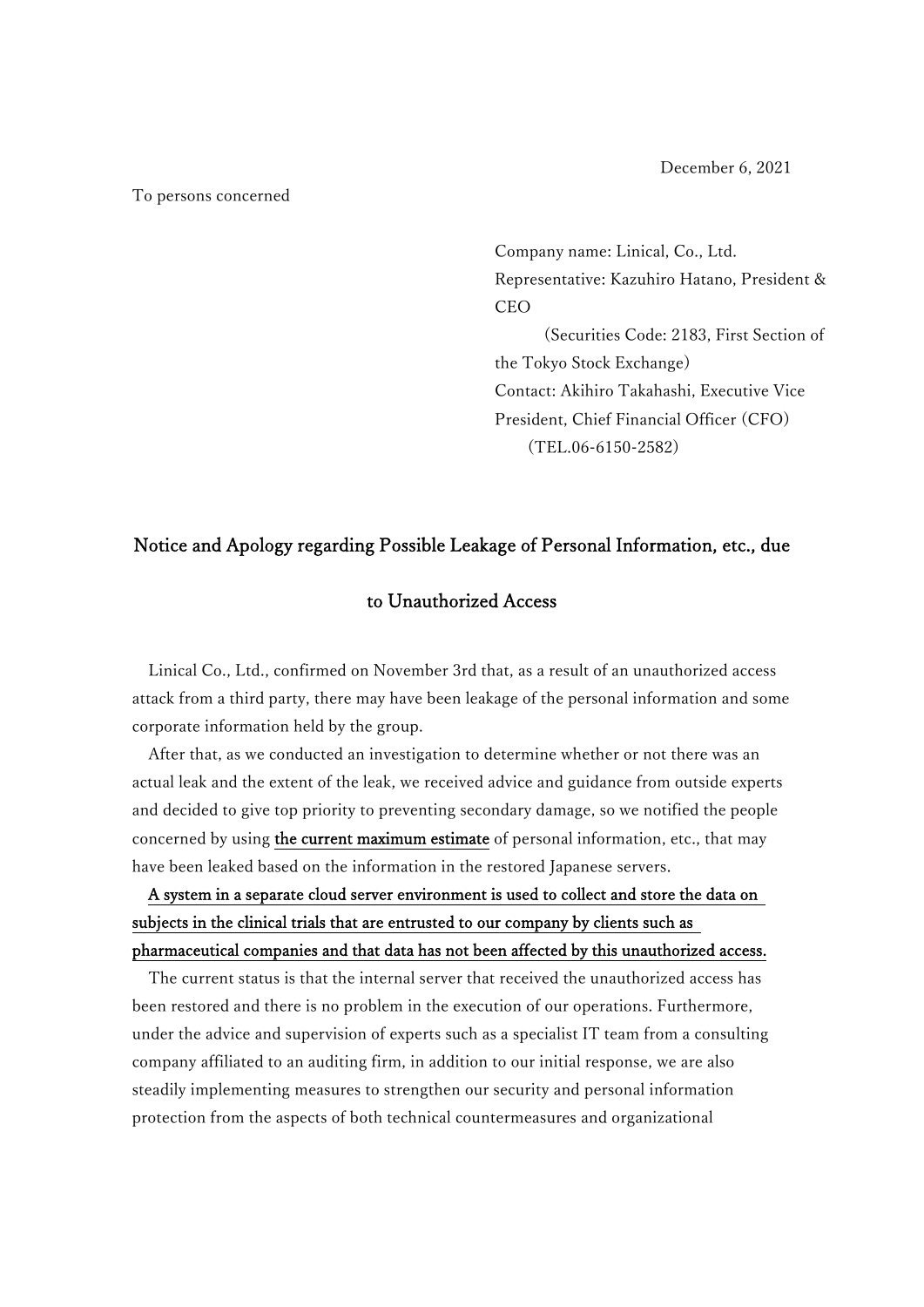countermeasures. As it will take more time until we can report the final results of the investigation, we will make an interim report as follows.

At the current time, there have been no reports of damage such as the actual misuse of the leaked information.

In addition, following advice from outside lawyers, the police, and public authorities, our company does not intend to have contact with the criminal group, which has become an international problem, or to respond to ransom demands.

We deeply apologize for the inconvenience and concern we have caused to the owners of the personal information, to our customers, and to the many other concerned parties.

## 1. Personal information that may have been leaked (Article 2, Paragraph 1 of the Act on the Protection of Personal Information)

The numbers shown below for the total items of information that may have been leaked indicates the maximum number at the current time based on the information in the restored Japanese servers.

(1) Personal information (shareholders, job applicants, etc.)

Japan - Information on job applicants (excluding the employment of people with disabilities) (approx. 14,000 items)

Two or more items from the names, dates of birth, telephone numbers, e-mail addresses, etc.

Japan - Information on applicants for employment of people with disabilities (approx. 300 items)

Name, disability grade, etc.

Japan - Shareholder register information

(Individual shareholders listed in the shareholder registry from 2015/3/31 to 2021/6/30 - approx. 21,000 items

Individual shareholders listed in the shareholder registry from 2009/3/31 to 2014/12/31 - approx. 60,000 items (Total number))

Name, address, shareholder number, number of shares held, etc.

Japan - Information on retirees and their families (approx. 500 items)

Name, e-mail address, personnel information, etc.

Japan - Business card information of institutional investors, etc. (approx. 40 items) Name, company name, telephone number, e-mail address, etc.

Japan - Information on compensation for our company advisors, etc. (approx. 70 items) Name, contact information, compensation payment, etc.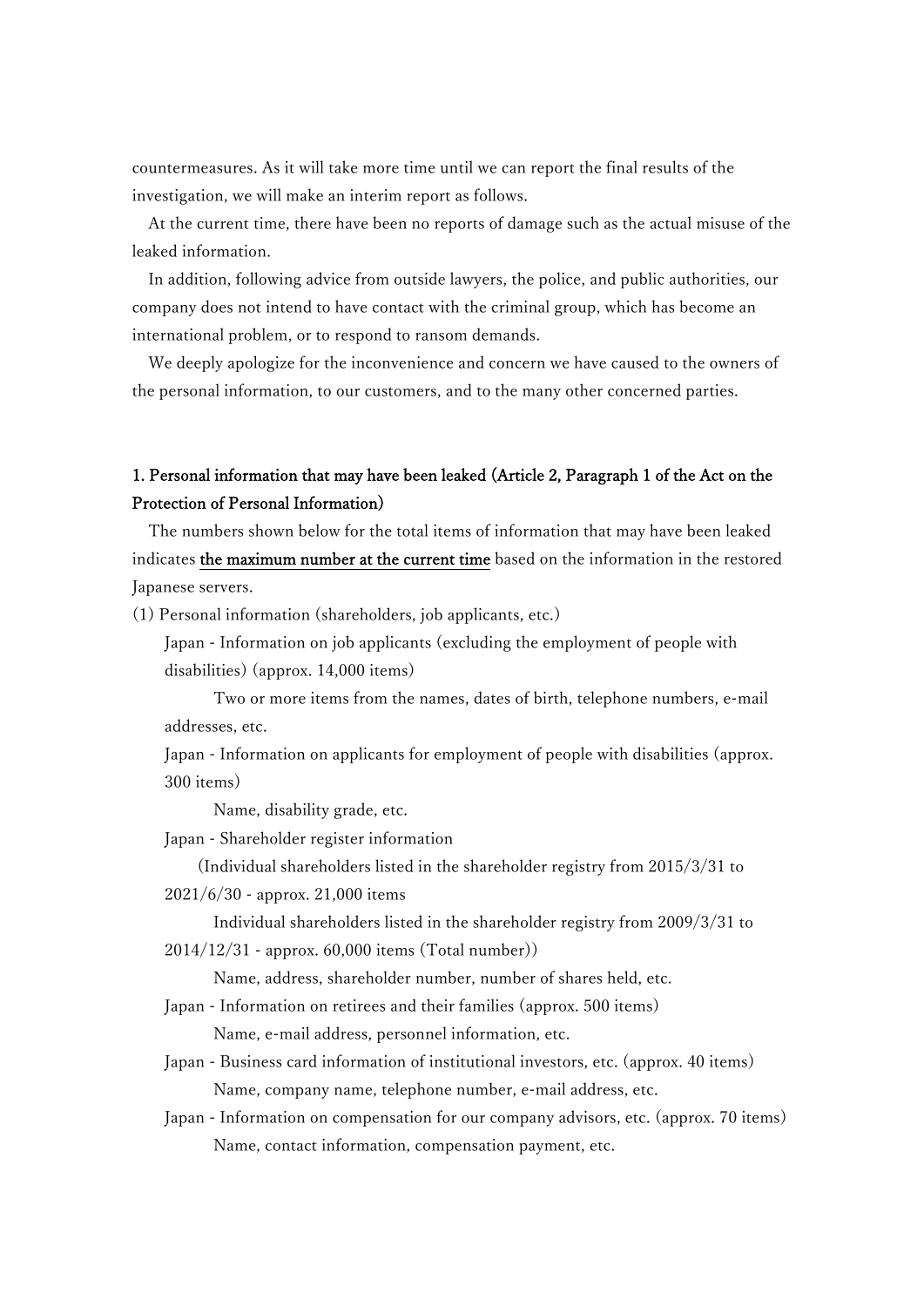China - Information on job applicants (approx. 60 items)

Two or more items from the names, dates of birth, telephone numbers, e-mail addresses, etc.

China - Retirees (3 items)

Name, e-mail address, personnel information

Korea - Information on job applicants (4 items)

 Two or more items from the names, dates of birth, telephone numbers, e-mail addresses, etc.

Korea - Retirees (approx. 70 items)

Name, e-mail address, personnel information

Taiwan - Retirees (approx. 20 items)

Name, e-mail address, personnel information

Taiwan - Information on job applicants (approx. 30 items)

 Two or more items from the names, dates of birth, telephone numbers, e-mail addresses, etc.

(2) Personal information (employees and people related to personnel information)

Japan - Personnel information (approx. 500 items)

Europe - Personnel information (approx. 300 items)

China - Personnel information (approx. 35 items)

Korea - Personnel information (approx. 70 items)

Taiwan - Personnel information (approx. 20 items)

- (3) Personal information (employees of trading partners) Japan - Name, company name, department, job title, e-mail address, telephone number, etc. (approx. 30,000 items)
- (4) Personal information (responsible physicians and subinvestigators for clinical trials) Japan - Name, affiliation, job title, telephone number, e-mail address, items included on clinical study résumé, etc. (approx. 35,000 items)
- (5) Personal information (clinical trial coordinators, collaborators, etc.) Japan - Name, name of medical institution, affiliation, job title, etc. (approx. 60,000 items)
- (6)Trading partner information

Electronic files of documents necessary for clinical trial implementation, contracts with trading partners, etc.

(7)Our company corporate information

Management materials, sales materials, etc.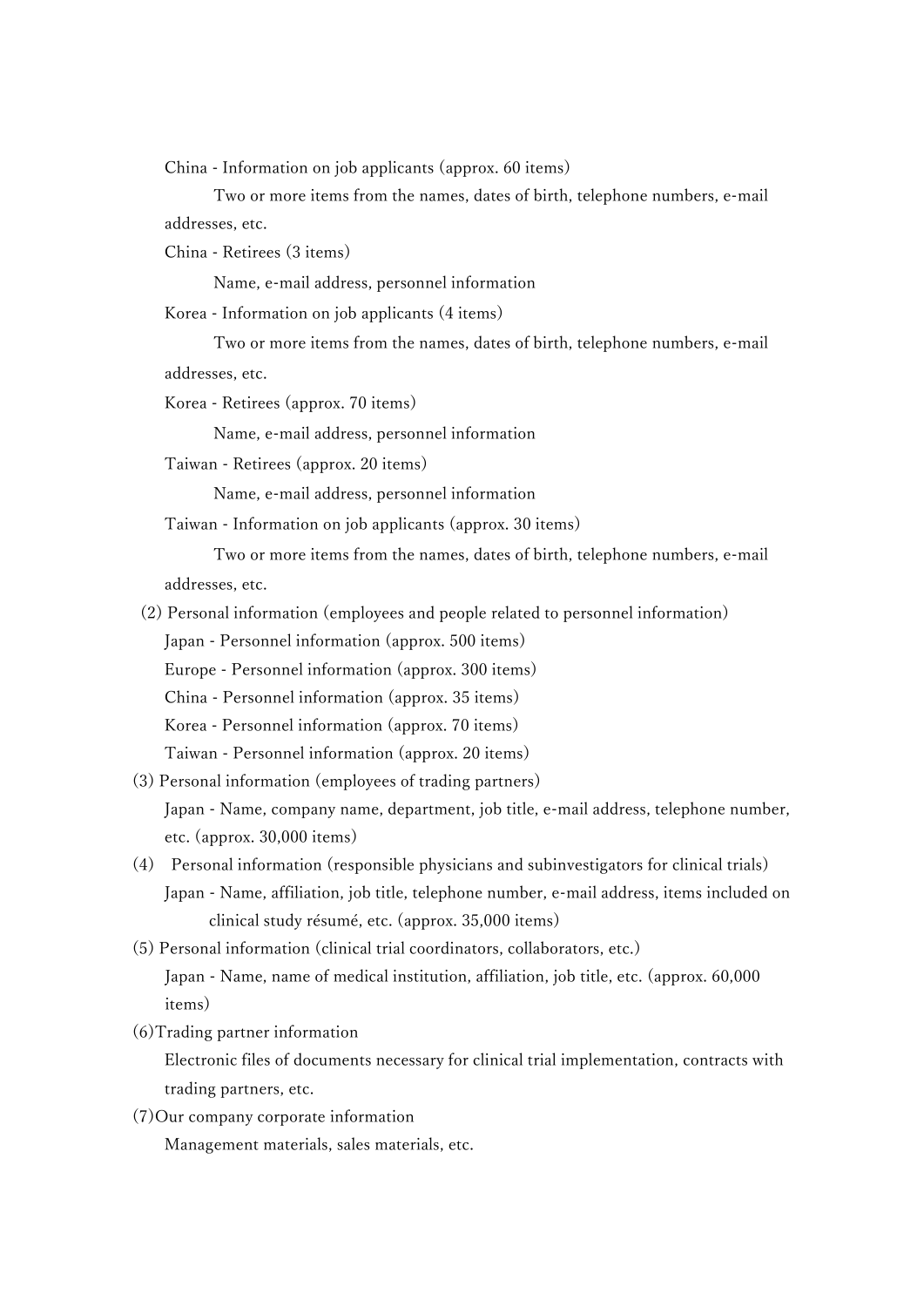#### 2. Response for persons who may have had personal information leaked

We will continue to investigate regarding the information that may have been stolen or leaked.

In addition, we have set up the dedicated inquiry contact point shown below for the persons related to the information that may have been leaked.

Contact point for inquiries about unauthorized access to Linical

Telephone number (toll-free): 0120-513-230

 Reception hours: 10:00 to 17:00 Monday to Friday (except national holidays and New Year holidays)

 Contact point for inquiries about personal information of Europe (employees and people related to personnel information):email; dpo@linical.com (Linical EU DPO)

### 3. History of the discovery and response

(1) History of the discovery

On October 3rd, we discovered evidence of unauthorized access by a third party to servers at our Japanese headquarters and at our group base in Taiwan. On October 4th, we began to take measures to recover the servers and to investigate the details of the cause of the unauthorized access and the damage caused.

On October 5th, we posted an "Apology and Report for Temporary Suspension of File Server to Investigate Cause of Illegal Access" on our company website.

On October 22nd European time, we recognized unauthorized access to a European base of our group, so we suspended our network within Europe and the networks with Japan, Asia, and the United States, and a team including a local IT security research company engaged in the recovery response and investigation.

On October 26th European time, we became aware of a threatening message from a criminal group demanding a ransom for the data it claimed had been stolen, so we consulted with the European and Japanese police authorities about this matter, and began to assess the damage situation with a response team that included an investigation company.

On October 27th, we posted "Cyberattacks against the European subsidiaries of our group" on our company website.

On November 3rd, an external research company discovered traces suggesting possible information theft from servers in Japan and Taiwan. In response, our company conducted analysis to determine the extent of the outflow.

However, due to physical and technical difficulties, the investigation ran into difficulty and stalled. At that time, based on the advice and guidance of external experts, and from the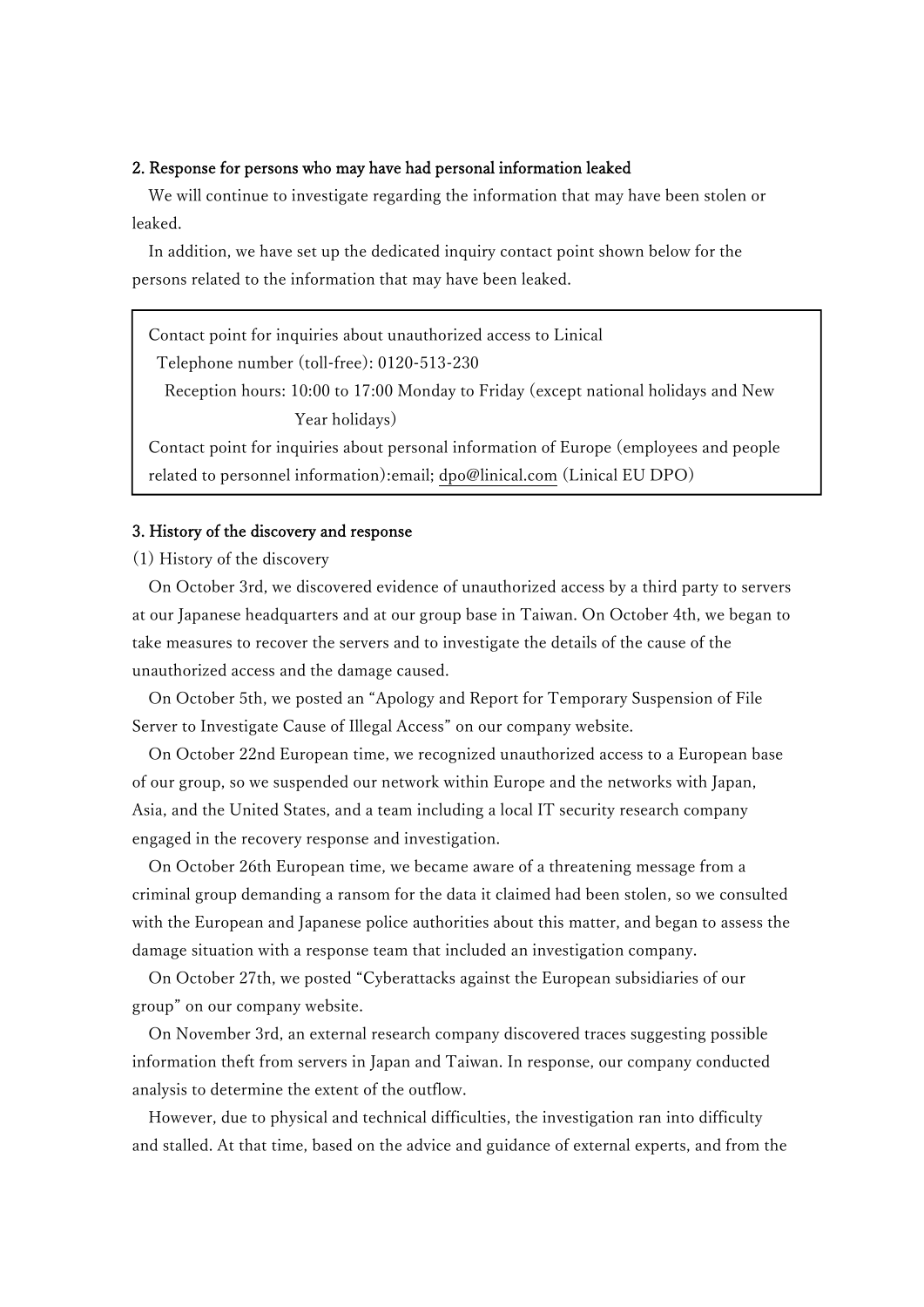viewpoint of preventing secondary damage, we estimated the current maximum possible personal information and partial corporate information that may have been leaked based on the information in the restored servers, compiled interim results as of December 3rd, and published them on December 6th. (This release)

(2) Response to the regulatory authorities

We have informed the data protection authorities of EU member states, the Personal Information Protection Commission in Japan, and the relevant authorities in Taiwan about the unauthorized access.

(3) Initial response to ensure safety

 In addition to correcting the vulnerability of the VPN device that was the origin point for the unauthorized access, we strengthened multiple authentication and reconstructed the server before performing a clean install of the backup data. We then implemented a virus check on the server and PCs, and the server is now operating normally. We have also taken measures to enhance security, such as adding countermeasure software and strengthening server monitoring.

With regards to the investigation of the cause, the recovery action and the recurrence prevention measures for the system aspects of this problem, we have entrusted the verification to a consulting company affiliated with an auditing firm and we will work to secure further safety by taking additional measures to prevent recurrence or for strengthening based on the results of that verification.

We also reported the situation to major IT vendors, experts with a deep knowledge of cybersecurity, the JPCERT Coordination Center, and external lawyers, and have established a system to receive guidance and advice.

In the future, as the investigation progresses, we will start contacting the people and related parties for whom the leakage of information is confirmed, and will continue to investigate other information that may have been stolen.

### 4. Future response

- (1) We will continue to cooperate with the police authorities in Japan and overseas, to provide timely reports to the personal information protection organizations in the relevant countries, and to maintain a system to receive advice.
- (2) As mentioned above, in addition to the measures taken previously, we will request the cooperation of a specialist IT team from a consulting company affiliated to an auditing firm and from major IT vendors and others, and will clarify the full extent of the damage caused by this attack and work to prevent its recurrence.